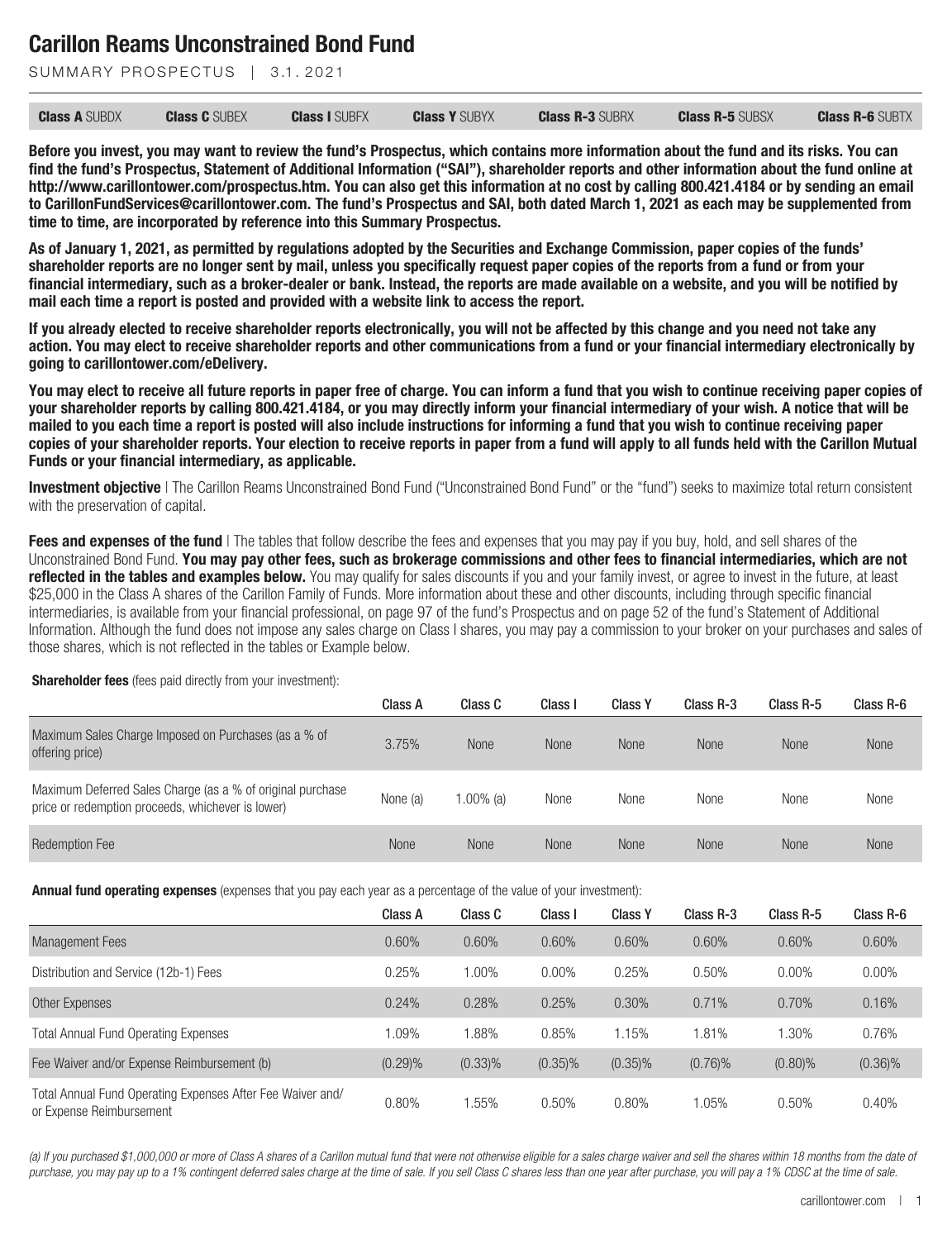SUMMARY PROSPECTUS | 3.1.2021

*(b) Carillon Tower Advisers, Inc. ("Carillon") has contractually agreed to waive its investment advisory fee and/or reimburse certain expenses of the fund to the extent that annual operating expenses of each class exceed a percentage of that class' average daily net assets through February 28, 2022 as follows: Class A – 0.80%, Class C – 1.55%, Class I – 0.50%, Class Y – 0.80%, Class R-3 – 1.05%, Class R-5 – 0.50%, and Class R-6 – 0.40%. This expense limitation excludes interest, taxes, brokerage commissions, short sale dividends and interest expenses, costs relating to investments in other investment companies (acquired fund fees and expenses), dividends, and extraordinary expenses. The contractual fee waiver can be changed only with the approval of a majority of the fund's Board of Trustees. Any reimbursement of fund expenses or reduction in Carillon's investment advisory fees is subject to reimbursement by the fund within the following two fiscal years, if overall expenses fall below the lesser of its then-current expense cap or the expense cap in effect at the time of the fee reimbursement.*

**Expense example** | This example is intended to help you compare the cost of investing in the fund with the cost of investing in other mutual funds. The example assumes that you invest \$10,000 in the fund for the time periods indicated and then redeem all of your shares at the end of those periods. The example also assumes that your investment has a 5% return each year and that the fund's operating expenses remain the same, except that the example reflects the fee waiver/expense reimbursement arrangement for each share class through February 28, 2022. Although your actual costs may be higher or lower, based on these assumptions your costs would be:

| <b>Share Class</b> | Year 1 | Year <sub>3</sub> | Year <sub>5</sub> | Year 10 |
|--------------------|--------|-------------------|-------------------|---------|
| Class A            | \$454  | \$681             | \$926             | \$1,629 |
| Class C            | \$258  | \$559             | \$986             | \$2,174 |
| Class I            | \$51   | \$236             | \$437             | \$1,017 |
| Class Y            | \$82   | \$331             | \$599             | \$1,366 |
| Class R-3          | \$107  | \$495             | \$909             | \$2,064 |
| Class R-5          | \$51   | \$333             | \$636             | \$1,498 |
| Class R-6          | \$41   | \$207             | \$387             | \$909   |

**Portfolio turnover** | The fund pays transaction costs, such as commissions, when it buys and sells securities (or "turns over" its portfolio). A higher portfolio turnover rate may indicate higher transaction costs and may result in higher taxes when fund shares are held in a taxable account. These costs, which are not reflected in annual fund operating expenses or in the example, affect the fund's performance. During the most recent fiscal year, the fund's portfolio turnover rate was 435% of the average value of its portfolio.

**Principal investment strategies** I The fund pursues its objective by investing at least 80% of its net assets in fixed income instruments. The fixed income instruments in which the fund may invest can be of varying maturities and include bonds, debt securities, mortgage- and asset-backed securities (including to-be-announced securities) and other similar instruments issued by various U.S. and non-U.S. public- or private-sector entities. The portfolio duration of the fund will normally not exceed 8 years but may be greater based on market conditions. The fund may also have a negative duration. Duration is a measure used to determine the sensitivity of a security's price to changes in interest rates. The longer a security's duration, the more sensitive it will be to changes in interest rates. A portfolio with negative duration generally incurs a loss when interest rates and yields fall. For purposes of calculating the fund's portfolio duration, the fund includes the effect of the derivative instruments held by the fund.

In certain market conditions, the fund may pursue its investment objective by investing a significant portion of its assets in cash or short-term debt obligations. The fund may invest in both investment grade securities and non-investment grade securities, also known as high yield securities or "junk" bonds. The fund may invest without limitation in non-investment grade securities. Investment grade securities include securities rated in one of the four highest rating categories by a nationally recognized statistical rating organization, such as BBB- or higher by Standard & Poor's Financial Services LLC ("S&P®"). The fund may purchase or sell securities on a when-issued, delayed delivery or forward commitment basis and may engage in short sales. The fund may without limitation seek to obtain market exposure to the securities in which it primarily invests by entering into buybacks or dollar rolls. The fund may also invest without limitation in securities denominated in foreign currencies and in U.S. dollar denominated securities of foreign issuers. Mortgagebacked securities are pools of mortgage loans that are assembled as securities for sale to investors by various governmental, government-related and private organizations. Asset-backed securities are securities that are secured or "backed" by pools of various types of assets, such as automobile loans, consumer loans, credit cards and equipment leases, on which cash payments are due at fixed intervals over set periods of time.

The fund may invest in derivative instruments, such as options, futures contracts (including interest rate, bond, U.S. Treasury and fixed income index futures contracts), currency forwards, including non-deliverable forwards ("NDFs"), and swap agreements (including credit default swaps) subject to applicable law and any other restrictions described in the fund's Prospectus or Statement of Additional Information ("SAI"). The fund's investment in credit default swap agreements may include both single-name credit default swap agreements and credit default swap index products, such as CDX index products. The use of these derivative transactions may allow the fund to obtain net long or short exposures to select currencies, interest rates, countries, durations or credit risks. These derivatives may be used to enhance fund returns, increase liquidity, manage the duration of the fund's portfolio and/or gain exposure to certain instruments or markets (*i.e.*, the corporate bond market) in a more efficient or less expensive way. The credit default swap agreements that the fund invests in may provide exposure to an index of securities representative of the entire investment grade and high yield fixed income markets, which can include underlying issuers rated as low as CCC by S&P®. Derivative instruments that provide exposure to fixed income instruments may be used to satisfy the fund's 80% investment policy. The fund's derivatives investments, other than credit default swaps where the fund is a protection seller, are valued at market value. Credit default swaps where the fund is a protection seller are valued at notional value.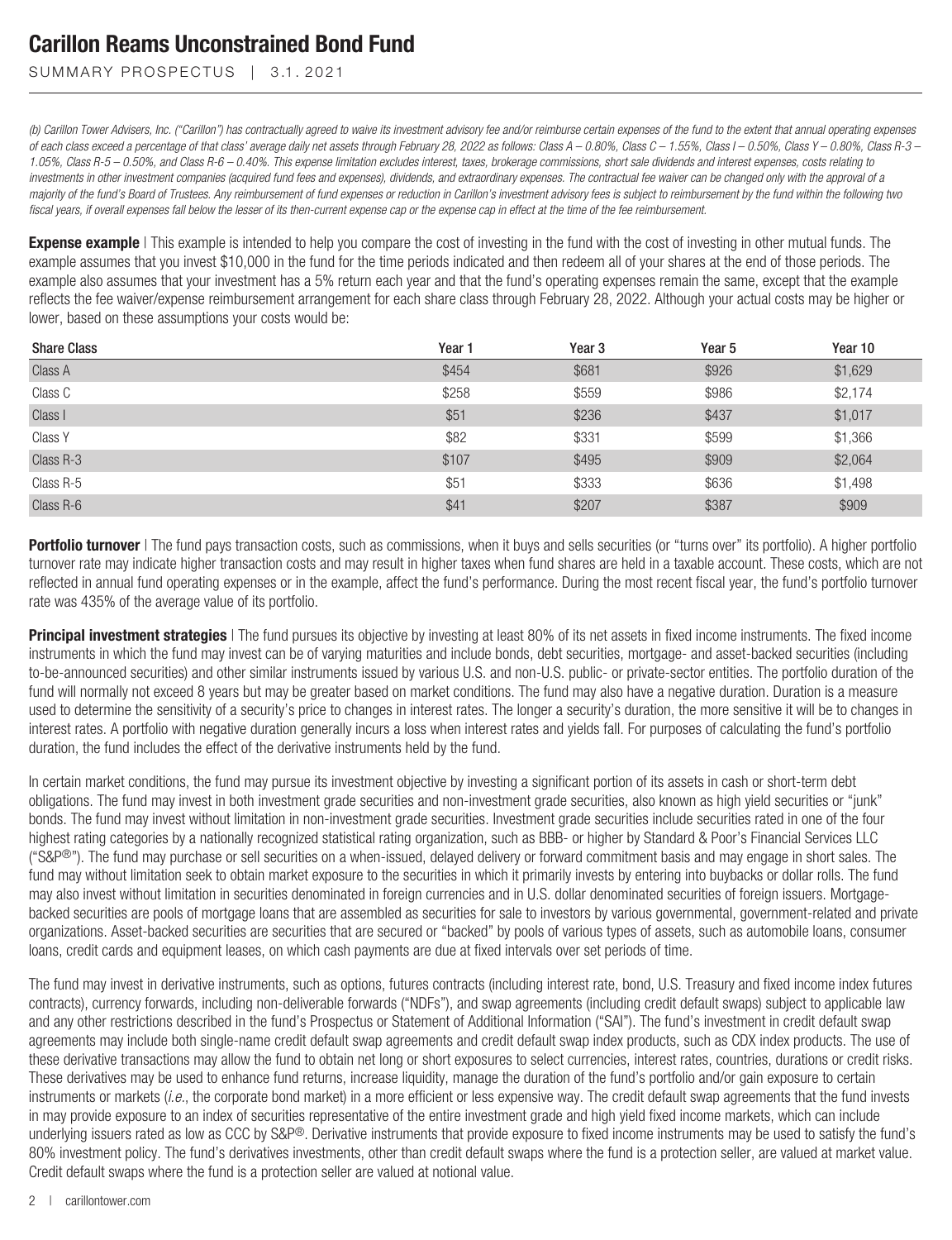SUMMARY PROSPECTUS | 3.1.2021

The portfolio management team attempts to maximize total return by pursuing relative value opportunities throughout all sectors of the fixed income market. The portfolio managers screen hundreds of securities to determine how each will perform in various interest rate environments. The portfolio managers construct these scenarios by considering the outlook for interest rates, fundamental credit analysis and option-adjusted spread analysis. The portfolio managers compare these investment opportunities and assemble the fund's portfolio from the best available values. The portfolio management team constantly monitors the expected returns of the securities in the fund versus those available in the market and of other securities the portfolio management team is considering for purchase. The portfolio management team's strategy is to replace securities that it feels are approaching fair market value with those that, according to its analysis, are significantly undervalued. As a result of this strategy, the fund's portfolio turnover rate will vary from year to year depending on market conditions and the fund may engage in frequent and active trading.

The fund may invest a substantial portion of its assets (more than 25%) in securities and instruments that are economically tied to one or more foreign countries if economic and business conditions warrant such investment. The fund will invest no more than 50% of its net assets in investments in developing countries or emerging markets.

The fund may lend its securities to broker-dealers and other financial institutions to earn additional income.

**Principal risks** | The greatest risk of investing in the fund is that you could lose money. The values of most debt securities held by the fund may be affected by changing interest rates and by changes in the effective maturities and credit ratings of these securities. For example, the values of debt securities in the fund's portfolio generally will decline when interest rates rise and increase when interest rates fall. As a result, the fund's net asset value ("NAV") may also increase and decrease. An investment in the fund is not a deposit with a bank and is not insured or guaranteed by the Federal Deposit Insurance Corporation or any other government agency. Investments in the fund are subject to the following primary risks. The most significant risks of investing in the fund as of the date of this Prospectus are listed first below, followed by the remaining risks in alphabetical order. Each risk summarized below is considered a "principal risk" of investing in the fund, regardless of the order in which it appears. Different risks may be more significant at different times depending on market conditions or other factors.

• Market risk is the risk that markets may at times be volatile, and the values of the fund's holdings may decline, sometimes significantly and/or rapidly, because of adverse issuer-specific conditions or general market conditions, including a broad stock market decline, which are not specifically related to a particular issuer. These conditions may include real or perceived adverse political, regulatory, market, economic or other developments, such as natural disasters, public health crises, pandemics, changes in federal, state or foreign government policies, regional or global economic instability (including terrorism and geopolitical risks) and interest and currency rate fluctuations. These and other conditions may cause broad changes in market value, the general outlook for corporate earnings, public perceptions concerning these developments or adverse investment sentiment generally. Changes in the financial condition of a single issuer, industry or market segment also can impact the market as a whole. In addition, adverse market events may lead to increased redemptions, which could cause the fund to experience a loss when selling securities to meet redemption requests by shareholders. Adverse market conditions may be prolonged and may not have the same impact on all types of securities. Conversely, it is also possible that, during a general downturn in the securities markets, multiple asset classes may decline in value simultaneously. Changes in value may be temporary or may last for extended periods. The financial markets generally move in cycles, with periods of rising prices followed by periods of declining prices. The value of your investment may reflect these fluctuations.

**Recent market events risk** includes risks arising from current and recent circumstances impacting markets. The impact of the COVID-19 pandemic has been rapidly evolving, and it has resulted, and may continue to result, in significant disruptions to business operations, travel restrictions, closed international borders, enhanced health screenings at ports of entry and elsewhere, disruptions of and delays in healthcare service preparation and delivery, prolonged quarantines and stay-at-home orders, cancellations, supply chain disruptions, widespread business closures and layoffs, service and event cancellations, reductions and other changes, and lower consumer demand, as well as general concern and uncertainty that has negatively affected the global economy. The Board of Governors of the Federal Reserve System (also known as "the Fed") has taken and may continue to take numerous measures to address the economic impact of the COVID-19 pandemic, such as the reduction of the federal funds target rate and the introduction of several credit and liquidity facilities, and the U.S. federal government has taken and may continue to take steps to stimulate the U.S. economy, including adopting stimulus packages targeted at large parts of the economy. The effect of these and other efforts may not be known for some time, and it is not known whether and to what extent they will be successful.

Decisions by the Fed regarding interest rate and monetary policy continue to have a significant impact on securities prices as well as the overall strength of the U.S. economy. Future legislative, regulatory and policy changes may impact current international trade deals, result in changes to prudential regulation of certain players in the financial market, and provide significant new investments in infrastructure, the environment, or other areas. A rise in protectionist trade policies, slowing global economic growth, risks associated with ongoing trade negotiations with China, risks associated with the United Kingdom's departure from the European Union on December 31, 2020, and a trade agreement between the United Kingdom and the European Union, and the possibility of changes to some international trade agreements, could affect the economies of many nations, including the United States, in ways that cannot necessarily be foreseen at the present time. Interest rates have been unusually low in recent years in the U.S. and abroad and are currently at historic lows. Economists and others have expressed increasing concern about the potential effects of global climate change on property and security values. Regulatory changes and divestment movements tied to concerns about climate change could adversely affect the value of certain land and the viability of industries whose activities or products are seen as accelerating climate change;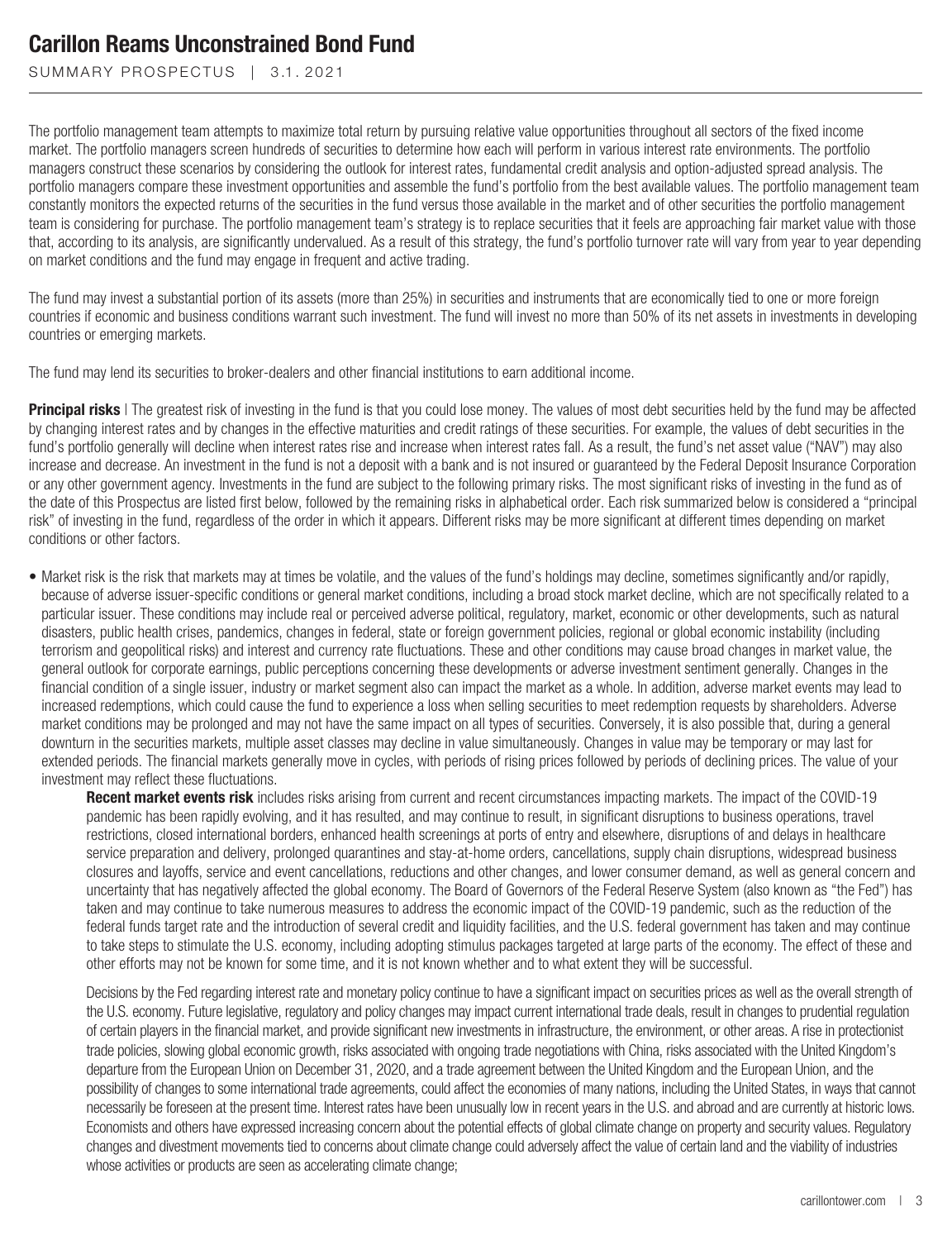SUMMARY PROSPECTUS | 3.1.2021

- Interest rate risk is the risk that the value of the fund's investments in fixed income securities will fall when interest rates rise. The effect of increasing interest rates is more pronounced for any intermediate- or longer-term fixed income obligations owned by the fund. For example, if a bond has a duration of eight years, a 1% increase in interest rates could be expected to result in an 8% decrease in the value of the bond. As of the date of this Prospectus, interest rates are historically low. Negative interest rates may become more prevalent among non-U.S. issuers, and potentially within the United States. To the extent the fund holds an investment with a negative interest rate to maturity, the fund may generate a negative return on that investment. Conversely, in the future, interest rates may rise, perhaps significantly and/or rapidly, potentially resulting in substantial losses to the fund;
- Credit risk arises if an issuer or a counterparty, in the case of a derivatives contract, is unable or unwilling, or is perceived as unable or unwilling, to meet its financial obligations or goes bankrupt;
- Credit ratings risk is the risk associated with the fact that ratings by nationally recognized rating agencies generally represent the agencies' opinion of the credit quality of an issuer and may prove to be inaccurate;
- Currency risk is the risk related to the fund's exposure to foreign currencies through its investments. Foreign currencies may fluctuate significantly over short periods of time, may be affected unpredictably by intervention, or the failure to intervene, of the U.S. or foreign governments or central banks, and may be affected by currency controls or political developments in the U.S. or abroad. Foreign currencies may also decline in value relative to the U.S. dollar and other currencies and thereby affect the fund's investments;
- Derivatives, such as swap agreements (including credit default swaps and credit default swap index products), options, futures (including interest rate futures, bond futures, U.S. Treasury futures and fixed income index futures) or currency forwards, including NDFs, may involve greater risks than if the fund had invested in the reference obligation directly. Derivatives are subject to general market risks, liquidity risks, interest rate risks, and credit risks. Derivatives also present the risk that the other party to the transaction will fail to perform. Derivatives involve an increased risk of mispricing or improper valuation of the derivative instrument, and imperfect correlation between the value of the derivative and the underlying instrument, in which case the fund may not realize the intended benefits. When used for hedging, changes in the value of the derivative may also not correlate perfectly with the underlying asset, rate or index. Derivatives can cause the fund to participate in losses (as well as gains) in an amount that significantly exceeds the fund's initial investment. The derivatives market may be subject to additional regulations in the future.

*Swap Agreements.* Swaps can involve greater risks than a direct investment in an underlying asset because swaps typically include a certain amount of embedded leverage. If swaps are used as a hedging strategy, the fund is subject to the risk that the hedging strategy may not eliminate the risk that it is intended to offset, due to, among other reasons, the occurrence of unexpected price movements or the non-occurrence of expected price movements. Swaps also may be difficult to value. Swaps may be subject to counterparty risk, credit risk and liquidity risk, especially when traded over-the-counter. In addition to these risks, credit default swaps are subject to the risks associated with the purchase and sale of credit protection;

*Futures and Forward Contracts.* Futures and forward contracts, including NDFs, are subject to counterparty risk, credit risk and liquidity risk. There may at times be an imperfect correlation between the movement in the prices of futures contracts and the value of their underlying instruments or indexes. There are no limitations on daily price movements of forward contracts. There can be no assurance that any strategy used will succeed. Not all forward contracts, including NDFs, require a counterparty to post collateral, which may expose the fund to greater losses in the event of a default by a counterparty. There can be no assurance that, at all times, a liquid market will exist for offsetting a futures contract that the fund has previously bought or sold and this may result in the inability to close a futures contract when desired. Forward currency transactions include the risks associated with fluctuations in currency. Interest rate and Treasury futures contracts expose the fund to price fluctuations resulting from changes in interest rates. The fund could suffer a loss if interest rates rise after the fund has purchased an interest rate futures contract or fall after the fund has sold an interest rate futures contract. Similarly, Treasury futures contracts expose the fund to potential losses if interest rates do not move as expected. Fixed income index futures contracts expose the fund to volatility in an underlying securities index;

*Options.* In order for a call option to be profitable, the market price of the underlying security or index must rise sufficiently above the call option exercise price to cover the premium and transaction costs. These costs will reduce any profit that might otherwise have been realized had the fund bought the underlying security instead of the call option. For a put option to be profitable, the market price of the underlying security or index must decline sufficiently below the put option's exercise price to cover the premium and transaction costs. These costs will reduce any profit the fund might otherwise have realized from having shorted the declining underlying security by the premium paid for the put option and by transaction costs. If an option that the fund has purchased expires unexercised, the fund will experience a loss in the amount of the premium it paid. If the fund sells a put option, there is a risk that the fund may be required to buy the underlying asset at a disadvantageous price. If the fund sells a call option, there is a risk that the fund may be required to sell the underlying asset at a disadvantageous price. If the fund sells a call option on an underlying asset that the fund owns and the underlying asset has increased in value when the call option is exercised, the fund will be required to sell the underlying asset at the call price and will not be able to realize any of the underlying asset's value above the call price. There can be no guarantee that the use of options will increase the fund's return or income. The premium received from writing options may not be sufficient to offset any losses sustained from exercised options. In addition, there may be an imperfect correlation between the movement in prices of options and the securities underlying them, and there may at times not be a liquid secondary market for options;

• Emerging markets are generally smaller, less developed, less liquid and more volatile than the securities markets of the U.S. and other foreign developed markets. There are also risks of: greater political uncertainties; an economy's dependence on revenues from particular commodities or on international aid or development assistance; currency transfer restrictions; a limited number of potential buyers for such securities; delays and disruptions in securities settlement procedures; less stringent, or a lack of, accounting, auditing, financial reporting and recordkeeping requirements or standards; and significant limitations on investor rights and recourse. The governments of emerging market countries may also be more unstable. There may be less publicly available information about issuers in emerging markets. When investing in emerging markets, the risks of investing in foreign securities are heightened;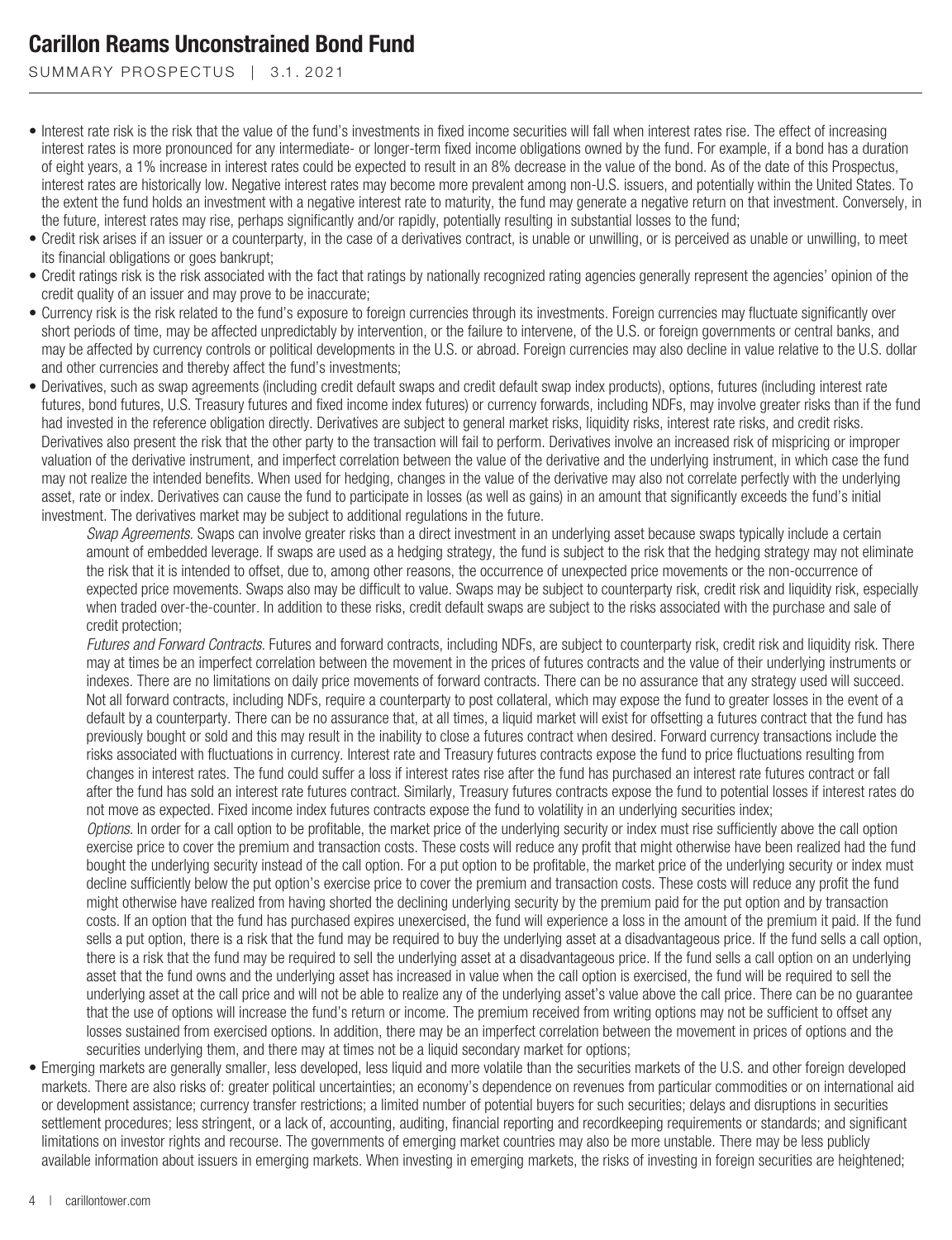SUMMARY PROSPECTUS | 3.1.2021

- Foreign securities risks, which are potential risks not associated with U.S. investments, include, but are not limited to: (1) currency exchange rate fluctuations; (2) political and financial instability; (3) less liquidity; (4) lack of uniform accounting, auditing and financial reporting standards; (5) increased volatility; (6) less government regulation and supervision of foreign stock exchanges, brokers and listed companies; (7) significant limitations on investor rights and recourse; (8) use of unfamiliar corporate organizational structures; (9) unavailable or unreliable public information regarding issuers; and (10) delays in transaction settlement in some foreign markets. The unavailability and/or unreliability of public information available may impede the fund's ability to accurately evaluate foreign securities. Moreover, it may be difficult to enforce contractual obligations or invoke judicial or arbitration processes against non-U.S. companies and non-U.S. persons in foreign jurisdictions. The risks associated with investments in governmental or quasi-governmental entities of a foreign country are heightened by the potential for unexpected governmental change and inadequate government oversight;
- High-yield security risk results from investments in below investment grade bonds, which have a greater risk of loss, are susceptible to rising interest rates and have greater volatility, especially when the economy is weak or expected to become weak. Investments in high-yield securities (commonly referred to as "junk bonds") are inherently speculative and carry a greater risk that the issuer will default on the timely payment of principal and interest;
- Income risk is the risk that the fund's income could decline due to falling market interest rates. In a falling interest rate environment, the fund may be required to invest its assets in lower-yielding securities;
- Issuer risk is the risk that the value of a security may decline for a reason directly related to the issuer, such as management performance, financial leverage and reduced demand for the issuer's goods or services;
- Leverage risk is the risk that the use of financial instruments to increase potential returns, including the use of when-issued, delayed delivery or forward commitment transactions, and derivatives used for investment (non-hedging) purposes, may cause the fund to be more volatile than if it had not been leveraged. The use of leverage may also accelerate the velocity of losses and can result in losses to the fund that exceed the amount originally invested;
- LIBOR risk is the risk associated with the fact that certain of the instruments identified in the fund's principal investment strategies that have variable or floating coupon rates that are based on ICE LIBOR ("LIBOR"), Euro Interbank Offered Rate and other similar types of reference rates (each, a "Reference Rate"). These Reference Rates are generally intended to represent the rate at which contributing banks may obtain short-term borrowings from each other within certain financial markets. Arrangements are underway to phase out the use of LIBOR. These arrangements and any additional regulatory or market changes may have an adverse impact on the fund or its investments, including increased volatility or illiquidity in markets for instruments that rely on LIBOR. There remains uncertainty about the nature of any replacement rate and the impact of the transition from LIBOR on the fund and the financial markets generally. The transition process, or the failure of an industry to transition, could lead to increased volatility and illiquidity in markets for instruments that currently rely on LIBOR to determine interest rates and a reduction in the values of some LIBOR-based investments, all of which could impact the fund. At this time, it is not possible to completely identify or predict the effect of any transition, establishment of alternative Reference Rates or other reforms to Reference Rates that may be enacted in the UK or elsewhere. In addition, any substitute Reference Rate and any pricing adjustments imposed by a regulator or by counterparties or otherwise may adversely affect the fund's performance and/or NAV;
- Liquidity risk is the possibility that, during times of widespread market turbulence, trading activity in certain securities may be significantly hampered. The fund could lose money if it cannot sell a security at the time and price that would be most beneficial to the fund. The fund may be required to dispose of investments at unfavorable times or prices to satisfy obligations, which may result in losses or may be costly to the fund. Market prices for such securities may be volatile;
- Market timing risk arises because certain types of securities in which the fund invests, including high-yield and foreign securities, could cause the fund to be at greater risk of market timing activities by fund shareholders. Such activities can dilute the fund's NAV, increase the fund's expenses and interfere with the fund's ability to execute efficient investment strategies;
- Maturity risk is the risk associated with the fact that the fund will invest in fixed income securities of varying maturities. Generally, the longer a fixed income security's maturity, the greater the interest rate risk. Conversely, the shorter a fixed income security's maturity, the lower the risk;
- Mortgage and asset-backed security risk arises from the potential for mortgage failure, particularly during periods of market downturn, premature repayment of principal, or a delay in the repayment of principal, and can increase in an unstable or depressed housing market. In a to-be-announced ("TBA") mortgage-backed transaction, the fund and the seller agree upon the issuer, interest rate and terms of the underlying mortgages. However, the seller does not identify the specific underlying mortgages until it issues the security. TBA mortgage-backed securities increase interest rate risks because the underlying mortgages may be less favorable than anticipated by the fund;
- Portfolio turnover risk is the risk that performance may be adversely affected by the high rate of portfolio turnover that can be caused by the fund engaging in active and frequent trading, which generally leads to greater transaction costs;
- Redemption risk is the risk that, due to a rise in interest rates or other changing government policies that may cause investors to move out of fixed income securities on a large scale, the fund may experience periods of heavy redemptions that could cause the fund to sell assets at inopportune times or at a loss or depressed value;
- Securities lending risk is the risk that, if the fund lends its portfolio securities and receives collateral in the form of cash that is reinvested in securities, those securities may not perform sufficiently to cover the return collateral payments owed to borrowers. In addition, delays may occur in the recovery of securities from borrowers, which could interfere with the fund's ability to vote proxies or to settle transactions and there may be a loss of rights in the collateral should the borrower fail financially;
- Short sale risk is the risk that the fund will incur a loss due to a short position if the price of the instrument sold short increases in value between the date of the short sale and the date on which an offsetting position is purchased. Short sales have the potential to lose more money than the actual cost of the investment. Also, there is a risk that the third party to the short sale may fail to honor its contract terms, causing a loss to the fund;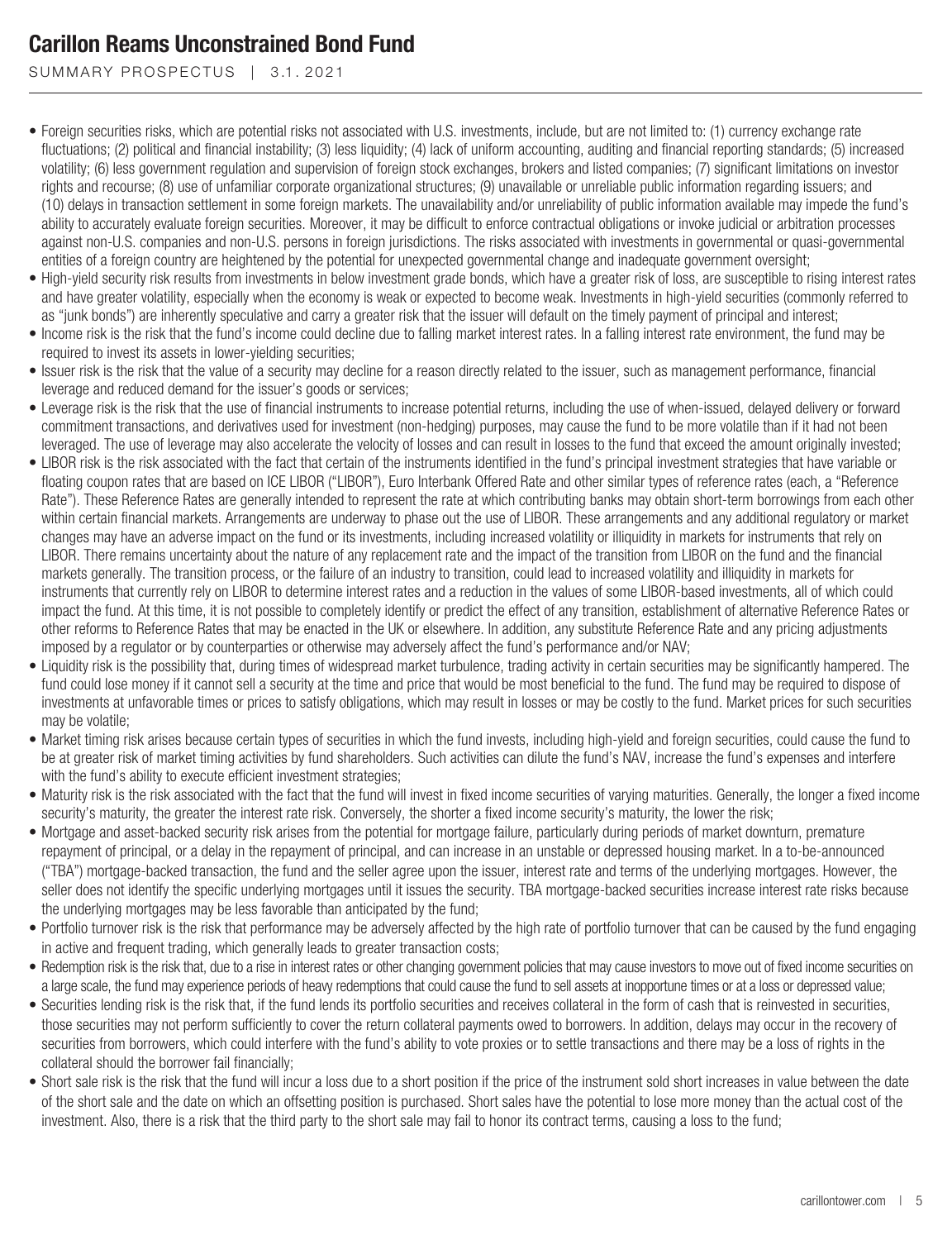SUMMARY PROSPECTUS | 3.1.2021

- U.S. government securities and government-sponsored enterprises risk arises because a security backed by the U.S. Treasury or the full faith and credit of the United States is guaranteed by the applicable entity only as to the timely payment of interest and principal when held to maturity. The market prices for such securities are not guaranteed and will fluctuate. Securities held by an underlying fund that are issued by government-sponsored enterprises, such as the Federal National Mortgage Association ("Fannie Mae"), the Federal Home Loan Mortgage Corporation ("Freddie Mac"), Federal Home Loan Banks, Federal Farm Credit Banks, and the Tennessee Valley Authority are not guaranteed by the U.S. Treasury and are not backed by the full faith and credit of the U.S. Government. U.S. Government securities and securities of government sponsored enterprises are also subject to credit risk, interest rate risk and market risk;
- U.S. Treasury obligations risk is the risk that the value of U.S. Treasury obligations may vary due to changes in interest rates. In addition, changes to the financial condition or credit rating of the U.S. government may cause the value of the fund's investments in obligations issued by the U.S. Treasury to decline. Certain political events in the U.S., such as a prolonged government shutdown, may also cause investors to lose confidence in the U.S. government and may cause the value of U.S. Treasury obligations to decline; and
- Valuation risk arises because the securities held by the fund may be priced by an independent pricing service and may also be priced using dealer quotes or fair valuation methodologies in accordance with valuation procedures adopted by the fund's Board. The prices provided by the independent pricing service or dealers or the fair valuations may be different from the prices used by other mutual funds or from the prices at which securities are actually bought and sold.

**Performance** | The bar chart that follows illustrates annual fund returns for the periods ended December 31. The table that follows compares the fund's returns for various periods with benchmark returns. This information is intended to give you some indication of the risk of investing in the fund by demonstrating how its returns have varied over time. The bar chart shows the fund's Class I share performance from one year to another. The Class I and Class Y shares of the fund have adopted the performance history and financial statements of the Institutional Class and Class Y shares, respectively, of the fund's predecessor. Each of the fund's share classes is invested in the same portfolio of securities, and the annual returns would have differed only to the extent that the classes do not have the same sales charges and expenses. The fund's past performance (before and after taxes) is not necessarily an indication of how the fund will perform in the future. To obtain more current performance data as of the most recent month-end, please visit our website at carillontower.com.



#### **During 10 year period** (Class I shares):

|                     | Return     | Quarter ended  |
|---------------------|------------|----------------|
| <b>Best Quarter</b> | 10.18%     | March 31, 2012 |
| Worst Quarter       | $(2.36)\%$ | March 31, 2020 |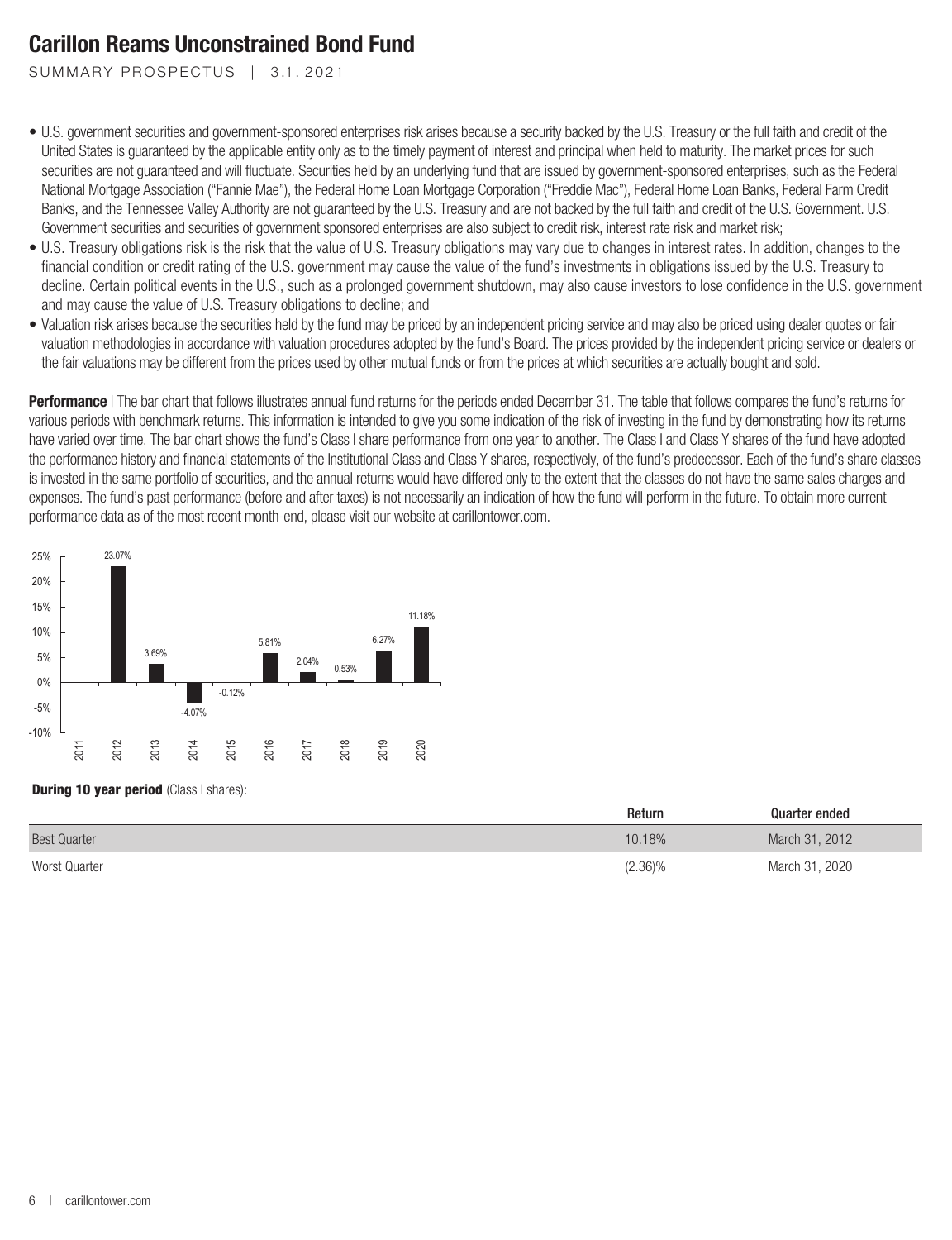SUMMARY PROSPECTUS | 3.1.2021

#### **Average annual total returns** (for the periods ended December 31, 2020):

Fund return (after deduction of sales charges and expenses)

| <b>I alla Totalli</b> (altor doddotion of baloo ontargoo and oxponedo<br>Lifetime                                                                               |          |                       |                                                        |                                                                                                           |                                                        |  |  |
|-----------------------------------------------------------------------------------------------------------------------------------------------------------------|----------|-----------------------|--------------------------------------------------------|-----------------------------------------------------------------------------------------------------------|--------------------------------------------------------|--|--|
| <b>Share Class</b>                                                                                                                                              |          | <b>Inception Date</b> | 1-yr                                                   | $5 - yr$                                                                                                  | (if less than<br>$10$ yrs)                             |  |  |
| Class I - Before Taxes                                                                                                                                          |          | 9/29/11               | 11.18%                                                 | 5.10%                                                                                                     | 5.50%                                                  |  |  |
| After Taxes on Distributions                                                                                                                                    |          |                       | 9.80%                                                  | 4.24%                                                                                                     | 4.48%                                                  |  |  |
| After Taxes on Distributions and Sale of Fund Shares                                                                                                            |          |                       | 6.59%                                                  | 3.56%                                                                                                     | 3.89%                                                  |  |  |
| Class A - Before Taxes                                                                                                                                          |          | 11/20/17              | 6.61%                                                  |                                                                                                           | 4.12%                                                  |  |  |
| Class C - Before Taxes                                                                                                                                          |          | 11/20/17              | 10.05%                                                 |                                                                                                           | 4.62%                                                  |  |  |
| Class Y - Before Taxes                                                                                                                                          |          | 12/31/12              | 10.87%                                                 | 4.79%                                                                                                     | 2.78%                                                  |  |  |
| Class R-3 - Before Taxes                                                                                                                                        |          | 11/20/17              | 10.57%                                                 |                                                                                                           | 5.12%                                                  |  |  |
| Class R-5 - Before Taxes                                                                                                                                        |          | 11/20/17              | 11.19%                                                 |                                                                                                           | 5.70%                                                  |  |  |
| Class R-6 - Before Taxes                                                                                                                                        |          | 11/20/17              | 11.29%                                                 |                                                                                                           | 5.81%                                                  |  |  |
| <b>Index</b> (reflects no deduction for fees, expenses or taxes)                                                                                                | $1 - yr$ | $5 - yr$              | Lifetime<br>(From Inception Date<br>of Class I Shares) | Lifetime<br>(From Inception Date of<br>Class A, Class C,<br>Class R-3, Class R-5<br>and Class R-6 Shares) | Lifetime<br>(From Inception Date of<br>Class Y Shares) |  |  |
| ICE BofA US Dollar 3-Month Deposit Offered Rate<br>Constant Maturity Index (formerly called the BofA<br>Merrill Lynch 3-Month LIBOR Constant Maturity<br>Index) | 1.08%    | 1.50%                 | 0.95%                                                  | 1.89%                                                                                                     | 1.03%                                                  |  |  |

After-tax returns are calculated using the historically highest individual federal marginal income tax rates and do not reflect the impact of state and local taxes. Actual after-tax returns depend on an investor's tax situation and may differ from those shown. After-tax returns shown are not relevant to investors who hold their fund shares through tax-deferred arrangements, such as a 401(k) plan or individual retirement account ("IRA"). After-tax returns are shown for Class I only and after-tax returns for Class A, Class C, Class Y, Class R-3, Class R-5, and Class R-6 will vary. The return after taxes on distributions and sale of fund shares may exceed the return before taxes due to an assumed tax benefit from any losses on a sale of fund shares at the end of the measurement period.

**Investment Adviser** | Carillon Tower Advisers, Inc. is the fund's investment adviser.

**Sub-adviser** | Scout Investments, Inc., through its Reams Asset Management division, serves as the sub-adviser to the fund.

**Portfolio Managers** | Mark M. Egan, CFA®, has served as the Lead Portfolio Manager of the fund and Todd C. Thompson, CFA®, Stephen T. Vincent, CFA® and Clark W. Holland, CFA®, have served as Portfolio Co-Managers of the fund since the fund's inception in 2017. Jason J. Hoyer, CFA®, has served as Portfolio Co-Manager of the fund since April 2018. Effective March 5, 2021, Tilak "Dimitri" Silva, CFA®, will become a Portfolio Co-Manager of the fund. Messrs. Egan, Thompson, Vincent, Holland, and Hoyer are, and Silva will be, jointly and primarily responsible for the day-to-day management of the fund. Mr. Egan served as Lead Portfolio Manager of the fund's predecessor and Messrs. Thompson, and Vincent served as Portfolio Co-Managers of the fund's predecessor from its inception in 2011 to 2017. Mr. Holland served as Portfolio Co-Manager of the fund's predecessor from 2014 to 2017.